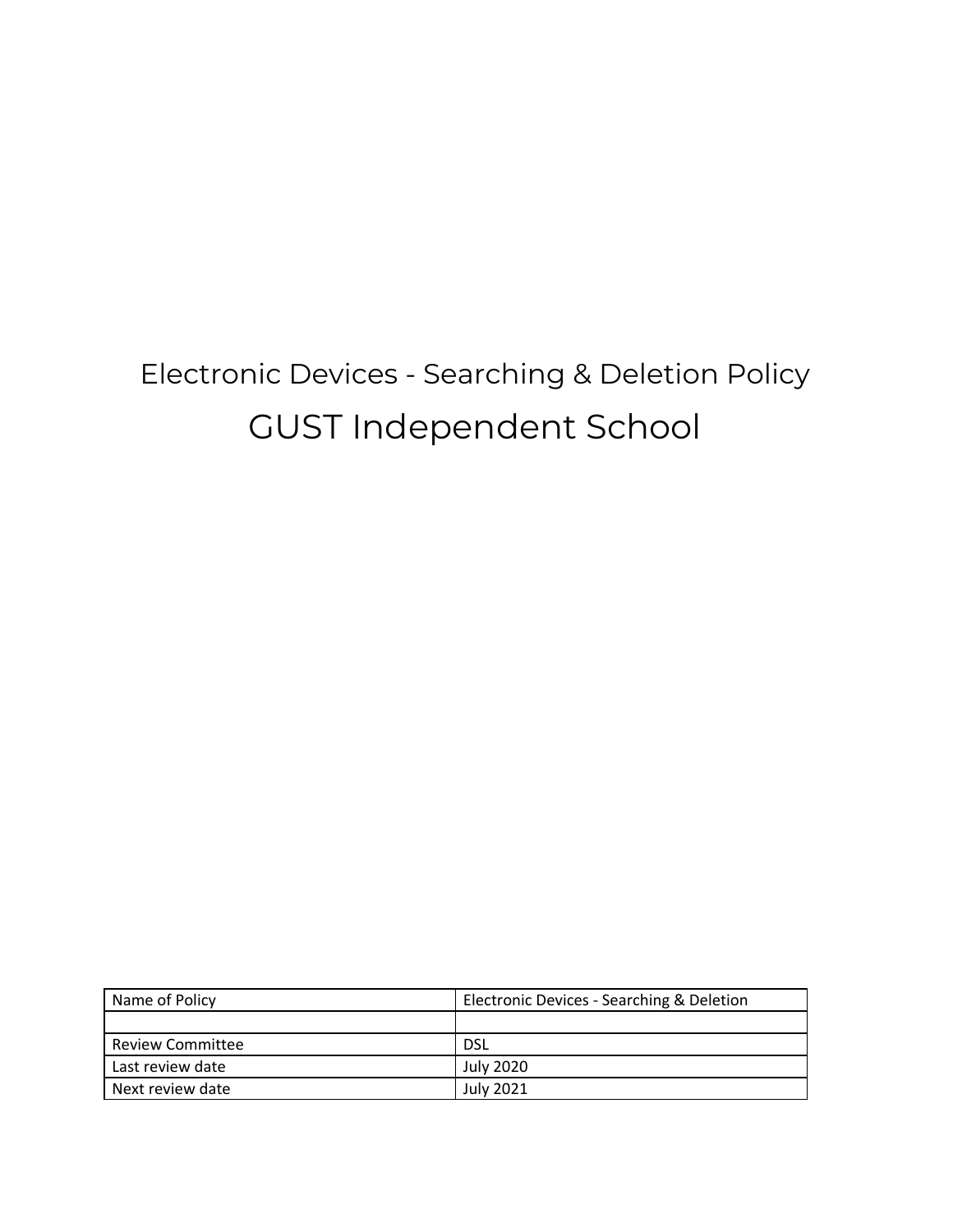## Introduction

The changing face of information technologies and ever increasing pupil/student use of these technologies has meant that the Education Acts have had to change in an attempt to keep pace. Within Part 2 of the Education Act 2011 (Discipline) there have been changes to the powers afforded to schools by statute to search pupils in order to maintain discipline and ensure safety. Schools are required to ensure they have updated policies which take these changes into account. No such policy can on its own guarantee that the school will not face legal challenge, but having a robust policy which takes account of the Act and applying it in practice will however help to provide the school with justification for what it does.

The particular changes we deal with here are the added power to search for items 'banned under the school rules' and the power to 'delete data' stored on seized electronic devices.

Items banned under the school rules are determined and publicised by the Headteacher (section 89 Education and Inspections Act 1996).

An item banned by the school rules may only be searched for under these new powers if it has been identified in the school rules as an item that can be searched for. It is therefore important that there is a school policy which sets out clearly and unambiguously the items which:

- are banned under the school rules; and
- are banned AND can be searched for by authorised school staff

The act allows authorised persons to examine data on electronic devices if they think there is a good reason to do so. In determining a 'good reason' to examine or erase the data or files the authorised staff member must reasonably suspect that the data or file on the device in question has been, or could be, used to cause harm, to disrupt teaching or could break the school rules.

Following an examination, if the person has decided to return the device to the owner, or to retain or dispose of it, they may erase any data or files, if they think there is a good reason to do so.

The Headteacher must publicise the school behaviour policy, in writing, to staff, parents/carers and students at least once a year. (There should therefore be clear links between the search etc. policy and the behaviour policy).

DfE advice on these sections of the Education Act 2011 can be found in the document: "Screening, searching and confiscation – Advice for head teachers, staff and governing bodies" (2014 and updated January 2018)

[http://www.education.gov.uk/schools/pupilsupport/behaviour/behaviourpolicies/f0076897/screening-se](http://www.education.gov.uk/schools/pupilsupport/behaviour/behaviourpolicies/f0076897/screening-searching-and-confiscation) [arching-and-confiscation](http://www.education.gov.uk/schools/pupilsupport/behaviour/behaviourpolicies/f0076897/screening-searching-and-confiscation)

## Relevant legislation:

- Education Act 1996
- Education and Inspections Act 2006
- Education Act 2011 Part 2 (Discipline)
- The School Behaviour (Determination and Publicising of Measures in Academies) Regulations 2012
- Health and Safety at Work etc. Act 1974
- Obscene Publications Act 1959
- Children Act 1989
- Human Rights Act 1998
- Computer Misuse Act 1990

This is not a full list of Acts involved in the formation of this advice. Further information about relevant legislation can be found via the above link to the DfE advice document.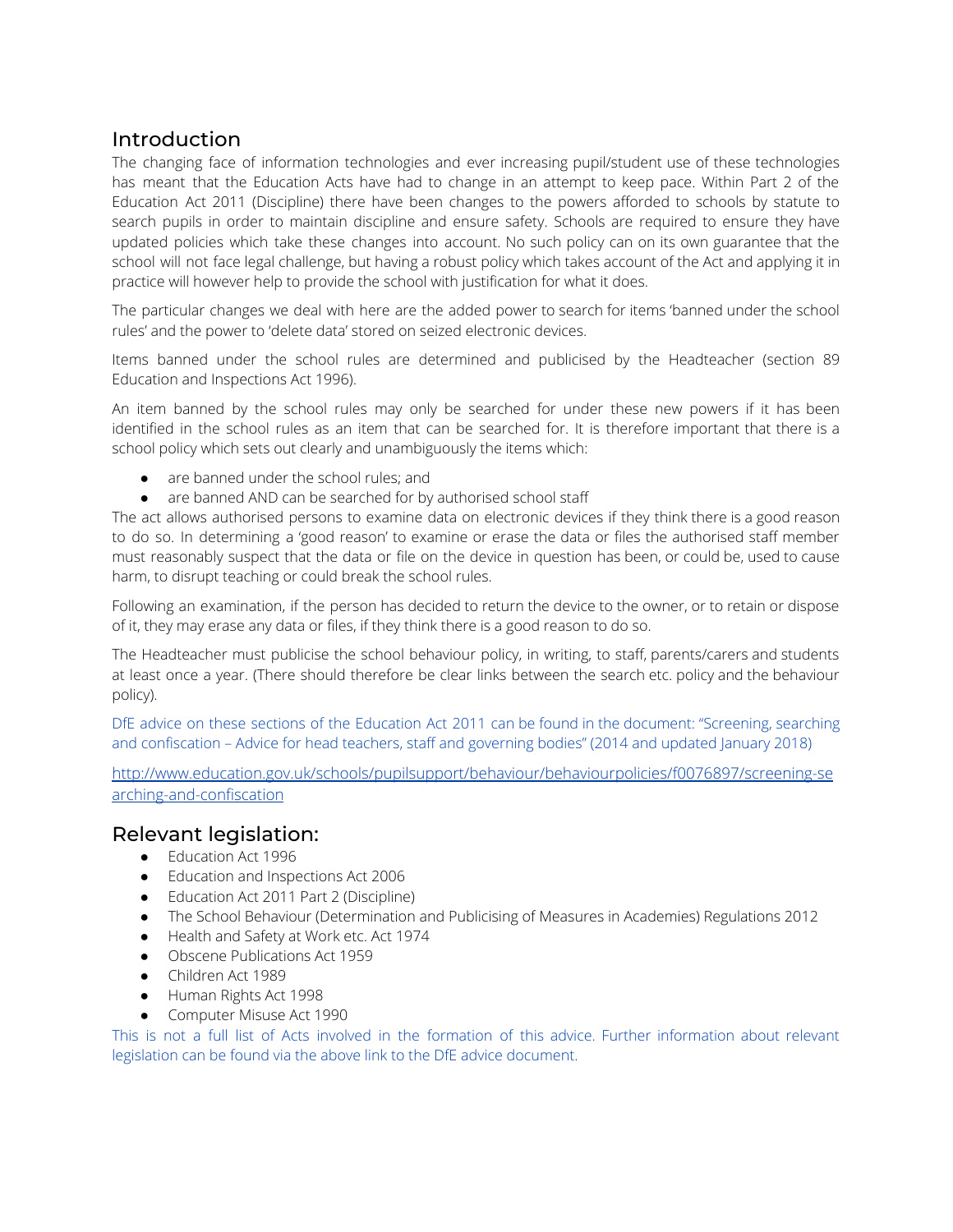# Responsibilities

The Headteacher is responsible for ensuring that the school policies reflect the requirements contained within the relevant legislation. The formulation of these policies may be delegated to other individuals or groups. The policies will normally be taken to Governors for approval. The Headteacher will need to authorise those staff who are allowed to carry out searches.

This policy has been written by and will be reviewed by: DSL and Headteacher

The *Headteacher* has authorised the following members of staff to carry out searches for and of electronic devices and the deletion of data/files on those devices:

- Headteacher
- Deputy Headteacher
- DSL
- SENCo
- Teachers

The Headteacher may authorise other staff members in writing in advance of any search they may undertake, subject to appropriate training.

Members of staff (other than Security Staff) cannot be required to carry out such searches. They can each choose whether or not they wish to be an authorised member of staff.

## Training/Awareness

It is essential that all staff should be made aware of and should implement the school's policy.

Members of staff should be made aware of the school's policy on "Electronic devices – searching and deletion":

- at induction
- at regular updating sessions on the school's online safety policy

Members of staff authorised by the Headteacher to carry out searches for and of electronic devices and to access and delete data/files from those devices should receive training that is specific and relevant to this role.

Specific training is required for those staff who may need to judge whether material that is accessed is inappropriate or illegal.

# Policy Statements

#### Search:

The school Behaviour Policy refers to the policy regarding searches with and without consent for the wide range of items covered within the Education Act 2011 and lists those items. This policy refers only to the searching for and of electronic devices and the deletion of data/files on those devices.

Secondary students are allowed to bring mobile phones or other personal electronic devices to school and use them only within the rules laid down by the school. The conditions under which they are allowed are listed within the school's Online Safety Policy.

Primary students are allowed to bring mobile phones and other personal electronic devices to school but must hand the device in to the Lead Administrator for the duration of the school day and must not use them on the school premises.

If pupils/students breach these roles: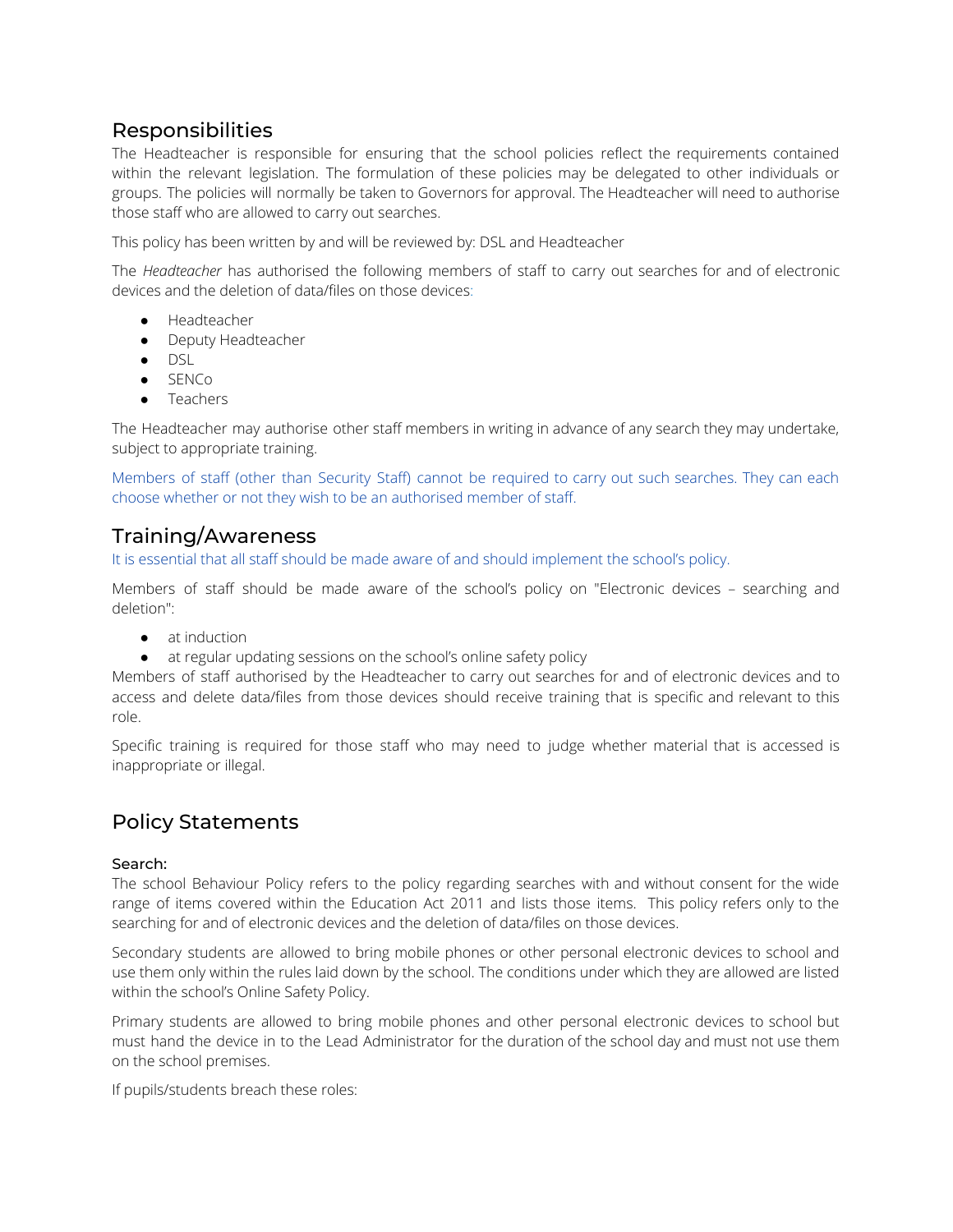The sanctions for breaking these rules can be found in the school's Behaviour Policy.

Authorised staff (defined in the responsibilities section above) have the right to search for such electronic devices where they reasonably suspect that the data or file on the device in question has been, or could be, used to cause harm, to disrupt teaching or break the school rules.

- Searching with consent Authorised staff may search with the student's consent for any item
- Searching without consent Authorised staff may only search without the student's consent for anything which is either 'prohibited' (as defined in Section 550AA of the Education Act 1996) or appears in the school rules as an item which is banned and may be searched for

#### In carrying out the search:

The authorised member of staff must have reasonable grounds for suspecting that a student is in possession of a prohibited item i.e. an item banned by the school rules and which can be searched for. (Whether there are 'reasonable grounds' is a matter decided on by reference to the circumstances witnessed by, or reported to, someone who is authorised and who exercises properly informed professional judgment and has received appropriate training).

The authorised member of staff should take reasonable steps to check the ownership of the mobile phone/personal electronic device before carrying out a search. (The powers included in the Education Act do not extend to devices owned (or mislaid) by other parties e.g. a visiting parent or contractor, only to devices in the possession of students.)

The authorised member of staff should take care that, where possible, searches should not take place in public places e.g. an occupied classroom, which might be considered as exploiting the student being searched.

The authorised member of staff carrying out the search must be the same gender as the student being searched; and there must be a witness (also a staff member) and, if at all possible, they too should be the same gender as the student being searched.

There is a limited exception to this rule: Authorised staff can carry out a search of a student of the opposite gender including without a witness present, but only where you reasonably believe that there is a risk that serious harm will be caused to a person if you do not conduct the search immediately and where it is not reasonably practicable to summon another member of staff.

#### Extent of the search:

The person conducting the search may not require the student to remove any clothing other than outer clothing.

Outer clothing means clothing that is not worn next to the skin or immediately over a garment that is being worn as underwear (outer clothing includes hats; shoes; boots; coat; blazer; jacket; gloves and scarves).

'Possessions' means any goods over which the student has or appears to have control – this includes desks, lockers and bags. (staff will need to take account of the normal policies regarding religious garments/headwear and may wish to refer to them)

*A* student's possessions can only be searched in the presence of the student and another member of staff, except where there is a risk that serious harm will be caused to a person if the search is not conducted immediately and where it is not reasonably practicable to summon another member of staff.

The power to search without consent enables a personal search, involving removal of outer clothing and searching of pockets; but not an intimate search going further than that, which only a person with more extensive powers (e.g. a police officer) can do.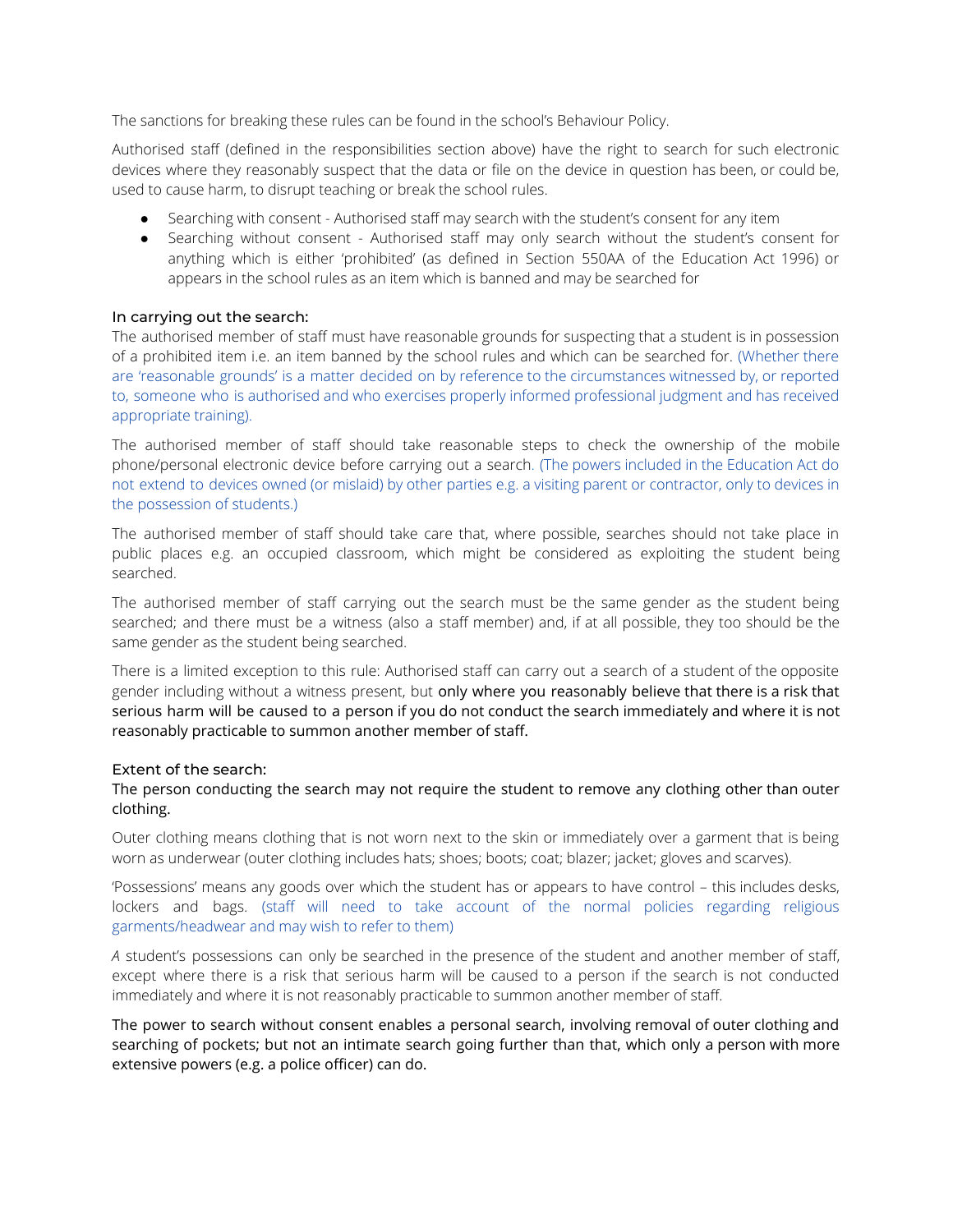Use of Force – force cannot be used to search without consent for items banned under the school rules regardless of whether the rules say an item can be searched for.

### Electronic devices

An authorised member of staff finding an electronic device may access and examine any data or files on the device if they think there is a good reason to do so (i.e. the staff member must reasonably suspect that the data or file on the device in question has been, or could be, used to cause harm, to disrupt teaching or break the school rules).

The examination of the data/files on the device should go only as far as is reasonably necessary to establish the facts of the incident. Any further intrusive examination of personal data may leave the school open to legal challenge. It is important that authorised staff should have training and sufficient knowledge of electronic devices and data storage.

If inappropriate material is found on the device it is up to the authorised member of staff to decide whether they should delete that material, retain it as evidence (of a criminal offence or a breach of school discipline) or whether the material is of such seriousness that it requires the involvement of the police. Examples of illegal activity would include:

- child sexual abuse images (including images of one child held by another child)
- adult material which potentially breaches the Obscene Publications Act
- criminally racist material
- other criminal conduct, activity or materials

Members of staff may require support in judging whether the material is inappropriate or illegal. One or more Senior Leaders should receive additional training to assist with these decisions. Care should be taken not to delete material that might be required in a potential criminal investigation.

The school should also consider their duty of care responsibility in relation to those staff who may access disturbing images or other inappropriate material whilst undertaking a search. Seeing such material can be most upsetting. There should be arrangements in place to support such staff.

Further guidance on reporting the incident to the police and the preservation of evidence can be found in the flow chart in the Online Safety Policy document. Contact would also likely be made to the local authority/local safeguarding partnership via OneCall.

# Deletion of Data

Following an examination of an electronic device, if the authorised member of staff has decided to return the device to the owner, or to retain or dispose of it, they may erase any data or files, if they think there is a good reason to do so. (i.e. the staff member must reasonably suspect that the data or file on the device in question has been, or could be, used to cause harm, to disrupt teaching or break the school rules).

If inappropriate material is found on the device, it is up to the authorised member of staff to decide whether they should delete that material, retain it as evidence (of a possible criminal offence or a breach of school discipline) or whether the material is of such seriousness that it requires the involvement of the police. (Members of staff should contact the DSL, Headteacher or member of the SLT for further guidance before taking action).

A record should be kept of the reasons for the deletion of data/files using the school's CPOMS system. (DfE guidance states and other legal advice recommends that there is no legal reason to do this, best practice suggests that the school can refer to relevant documentation created at the time of any search or data deletion in the event of a pupil /student, parental or other interested party complaint or legal challenge.